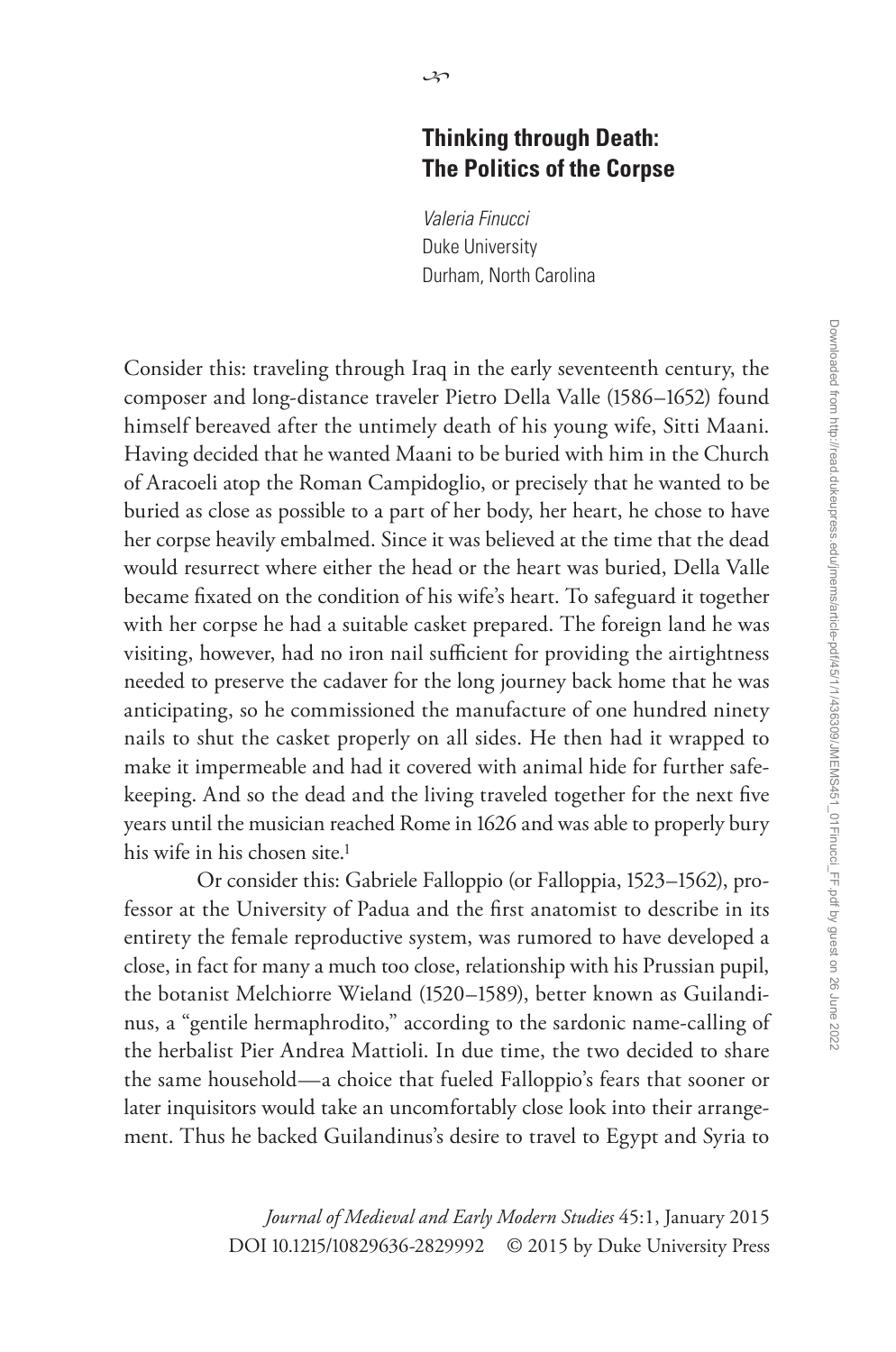document new plants, and eventually he himself traveled all the way across the Mediterranean to ransom for two hundred *scudi* his student/lover who had fallen into slavery, following capture by Saracen pirates off the coast of Africa. When Falloppio died, the inconsolable Guilandinus, who later became the celebrated prefect of the Botanical Garden in Padua, had this lament inscribed on his companion's tomb: "Falloppio, in this tomb you will not be buried alone / With you will also be buried our home."2 The intimate relationship between the two apparently became in later years so much a part of the local university folklore that when Falloppio's crypt in the Basilica of Saint Anthony in Padua had to be moved in the eighteenth century to make room for a northern door, a certain "pious gentleman" made the decision to rebury Falloppio's bones together with those of Guilandinus, thus reuniting forever the two friends who feared they were too close for comfort when alive.3

Unusual? Not really. When Petrarch's huge marble tomb was reopened one last time on the seven-hundredth anniversary of his birth in 2004, a DNA study of the cranium found in the casket revealed it to be not that of a man, but of a woman. Yet no female cranium was present when the tomb had been officially opened last in 1873. In fact, it has been argued that the anthropologist Giovanni Canestrini, who had been commissioned by the authorities to conduct this earlier archaeological inspection, accidentally dropped Petrarch's own skull when examining it, given his suspicious description of how the cranium disintegrated in his hands when he was manipulating it.<sup>4</sup> Thus, it was unlikely that any skull at all should be in Petrarch's thoroughly sealed casket one hundred thirty-one years later. Was this new finding a prank, or was it another surprise concocted by an unnamed "pious gentleman" to reunite the poet with the ethereal and yet so present "Laura" figure of his sonnets?

What these narratives illustrate, among hundreds of others that would have proven just as pertinent, is that dying, preparing to pass away, wishing to die, disposing of someone's bones or ashes, and enacting funerary practices is a complicated, often ingenious and at times agonizing business. Culturally inflected customs, religious beliefs, moral values, political expediencies, and social conventions accompany death and determine each step of a corpse's disposal. If Della Valle's choices described above foreground his fear of decomposition and denial of the nothingness that dying forebodes, the narratives of Falloppio and Petrarch show a postmortem desire on the part of the living to commemorate deaths by actualizing not the wishes of the grave's occupants but more personal fantasies of the living. Corpses are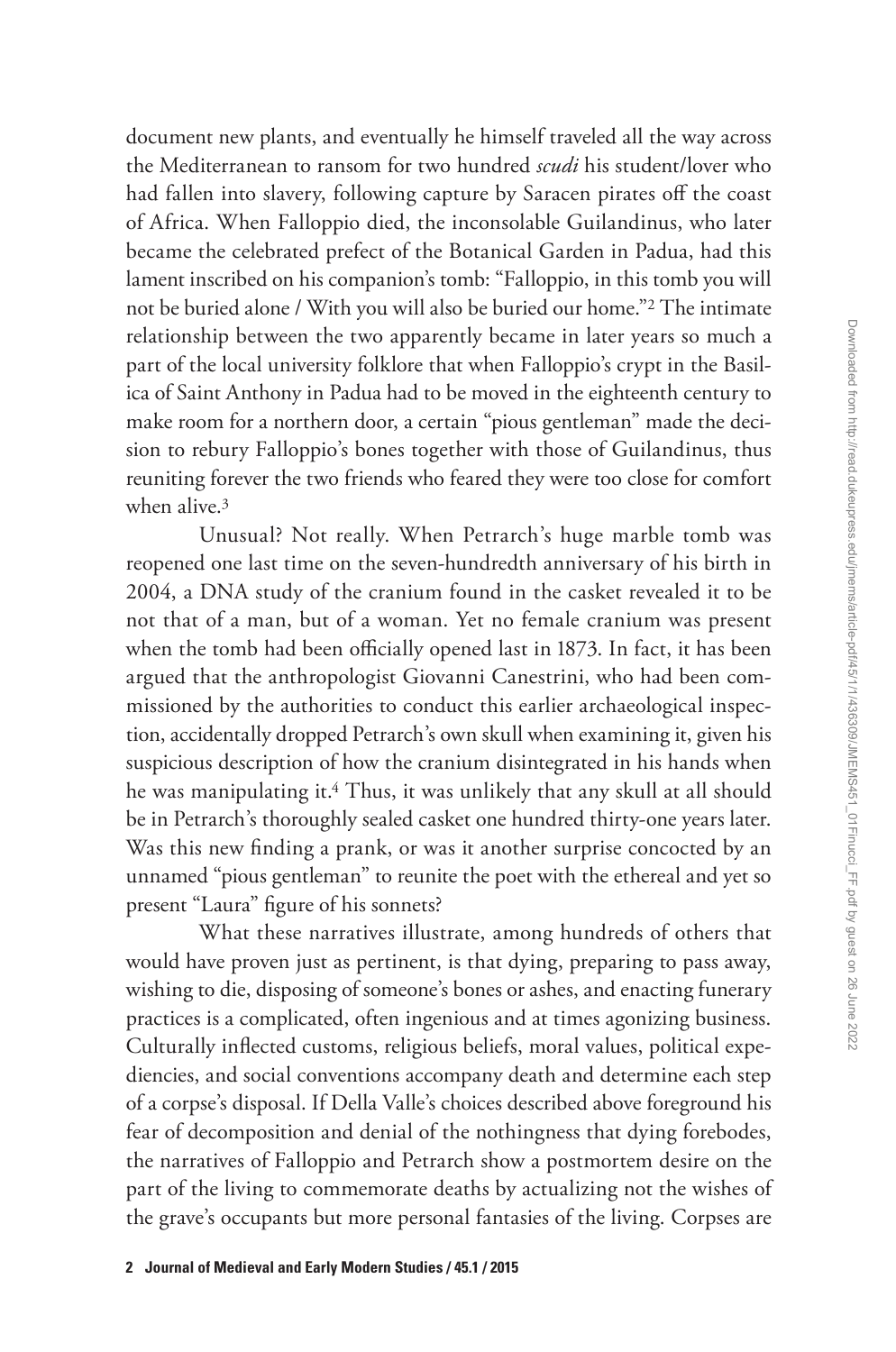useful only to those who are alive. Take corpse medicine, an eagerly sought therapeutic treatment marrying the living and the dead: *mumia*, defined by the French surgeon Ambroise Paré (1510–1590) as "man's flesh from . . . Arabia," was a bestseller in all European markets to fight disease or humoral imbalance, even though for lack of supply pharmacists readily concocted it from the flesh of executed criminals or vagabonds.<sup>5</sup> Just like today, when medical technologies can maintain the life of a person through the use of body parts from cadavers.

It is difficult to imagine how all-pervasive death was in premodern and early modern experience. Life expectancy, for one, was seriously diminished by poor hygiene, gastrointestinal disease, and lack of adequate medical know-how; approximately half of newborn babies were buried by their grieving parents within three years of their birth; recurring epidemics decimated entire regions or put in motion the famine that would dispatch many folks in later years; and even successful deliveries hardly kept mothers safe from deadly puerperal fevers. The majority of Christians at the time believed that the corruption of a cadaver was the inevitable result of original sin and could be retarded by treating it with the preserving agent of medicinal herbs. Embalming was done routinely for the body of supposed saints; even today the Italian "in odore di santità" means both "saintly" and "smelling good." To return to the case of Della Valle, we know that although he was interested mostly in his wife's heart, he also wanted to keep her body whole, following the 1299 bull of Pope Boniface VIII, *Detestande feritatis*, which urged the faithful to conserve a cadaver intact for burial, without eviscerating it, separating parts, or boiling them in order to extract the bones.6 This procedure was especially used in northern Europe, when entrails were interred close to the site where death had taken place (for example, during crusades), while dry bones, previously boiled in water, were sent to the final destination for proper burial.7 It was also used, of course, to prepare corpses for the dissecting table.

Royalty often had their body parts separated by embalmers preparing the corpse for lying in state; while the cadaver would be interred in the royal crypt, the heart was usually buried in some other place, and the viscera could even be kept in jars. This practice intriguingly comes to light these days as body parts of the Medici family are discovered in various sites in Tuscany and are reunited by paleopathologists bent on reconstructing not only the lineage's health status but also the occasional scandals that the sudden death of some of them instigated in the past.8 It is also true that in family vaults bodies could be creatively arranged, if necessary, and indeed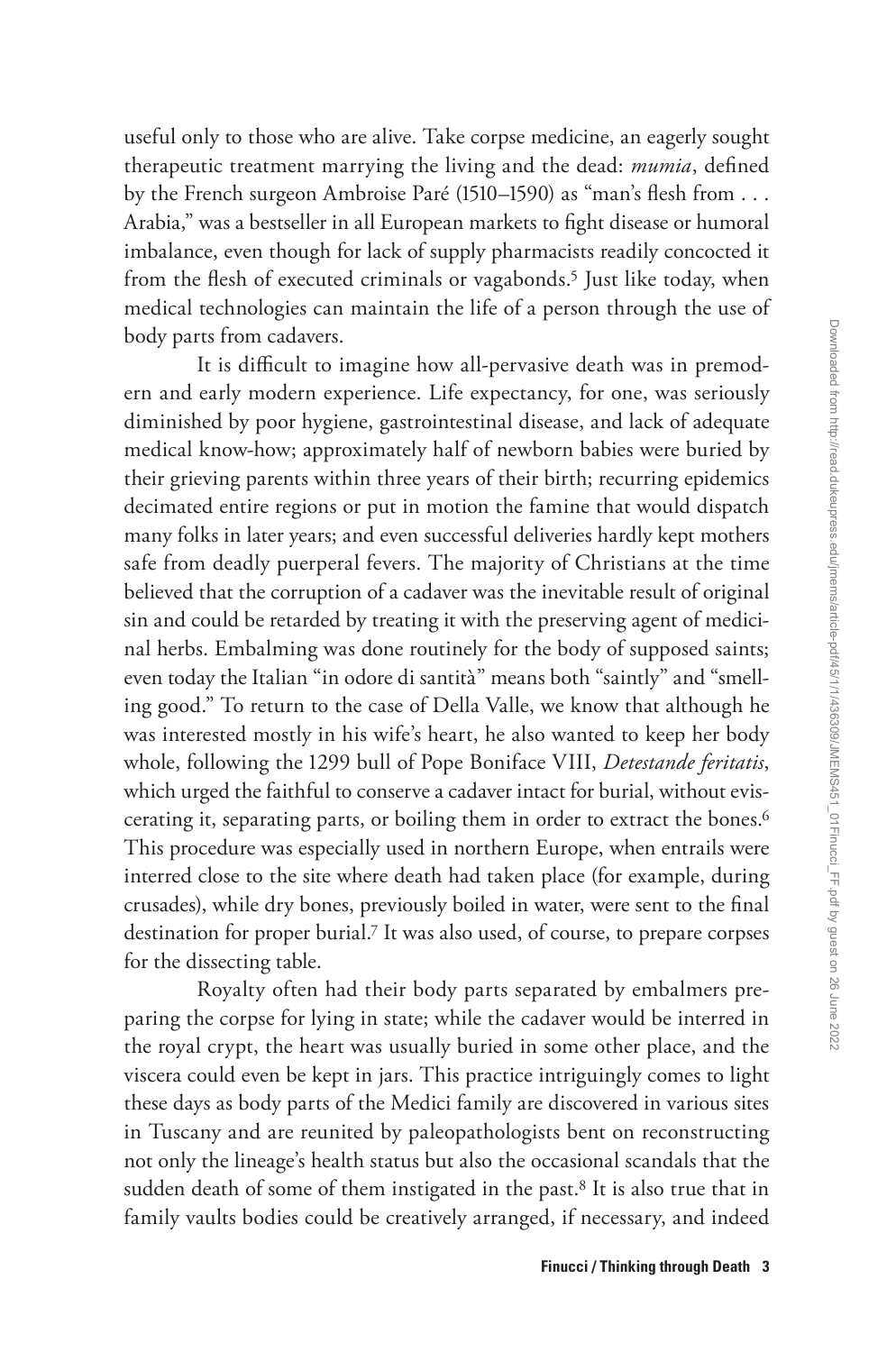many people in the Middle Ages believed that the Emperor Charlemagne was buried sitting on a throne, an idea that may well have influenced Duke Vincenzo Gonzaga of Mantua's final request in his will of 1612 not to be laid in a wooden coffin ("nullo autem modo in arca lignea") but to be placed sitting on a marble throne with his sword alongside ("sed sedendo cum suo ense apposito super chatedra marmorea ad hoc parata").9 The duke's body has not yet been found to confirm whether the Gonzaga family dutifully respected his idiosyncratic if narcissistic directives for burial.

This special issue of *JMEMS* addresses different ways of thinking through death and dying in the premodern and early modern period, including different philosophical and legal positions concerning the relationships between the body and its parts, corpses and burial sites, the bodies of saints and the bodies of criminals, the bodies of the dying confessing on their deathbeds and the bodies of suicides choosing to be buried with their souls unprepared. A new frame of knowledge becomes possible when we familiarize ourselves with the face of death, as medical students intently scrutinizing dissected organs and tissues in early modern anatomical theaters knew so well. By looking at the educational, legal, and spiritual valuation of postmortems and autopsies, by studying bequests accommodating family loyalties in drawing up wills, or cadaver stories that center on the manipulation of body parts for the purpose of shocking and inciting ridicule as in gallows humor, we may learn more about the transmission of technical skills and gain a better understanding of the psychology of death and of patronage choices. By reflecting on why separating the holistic corpse of the saint from the disowned carcass of the heretic was so important to medieval people, or why investment in good deeds during life was perceived as preparation for the salvation of the soul, we may better appreciate how the obsession with the "displeasure of death," in the words of the physician Fabio Glissenti (1542?–1615), was accommodated by the living.10 By examining why confraternities became invested in devising a regime to console the condemned brought to the gallows so that in their last hours they could endure hate, impatience, and despair, or by looking at how people chose to unite cultural practices and art in the representation of a horrific death, as in the cases of infants murdered by their own mothers, we can appreciate in new ways why premoderns composed consolatory poetry and took great measures to contain their dread over the disposal of human remains. By considering how theoreticians argued in the past about the legitimacy or illegitimacy of torture as a means to confirm the science of conjecture or to further the system of legal discovery, and by examining how society fostered models of heroic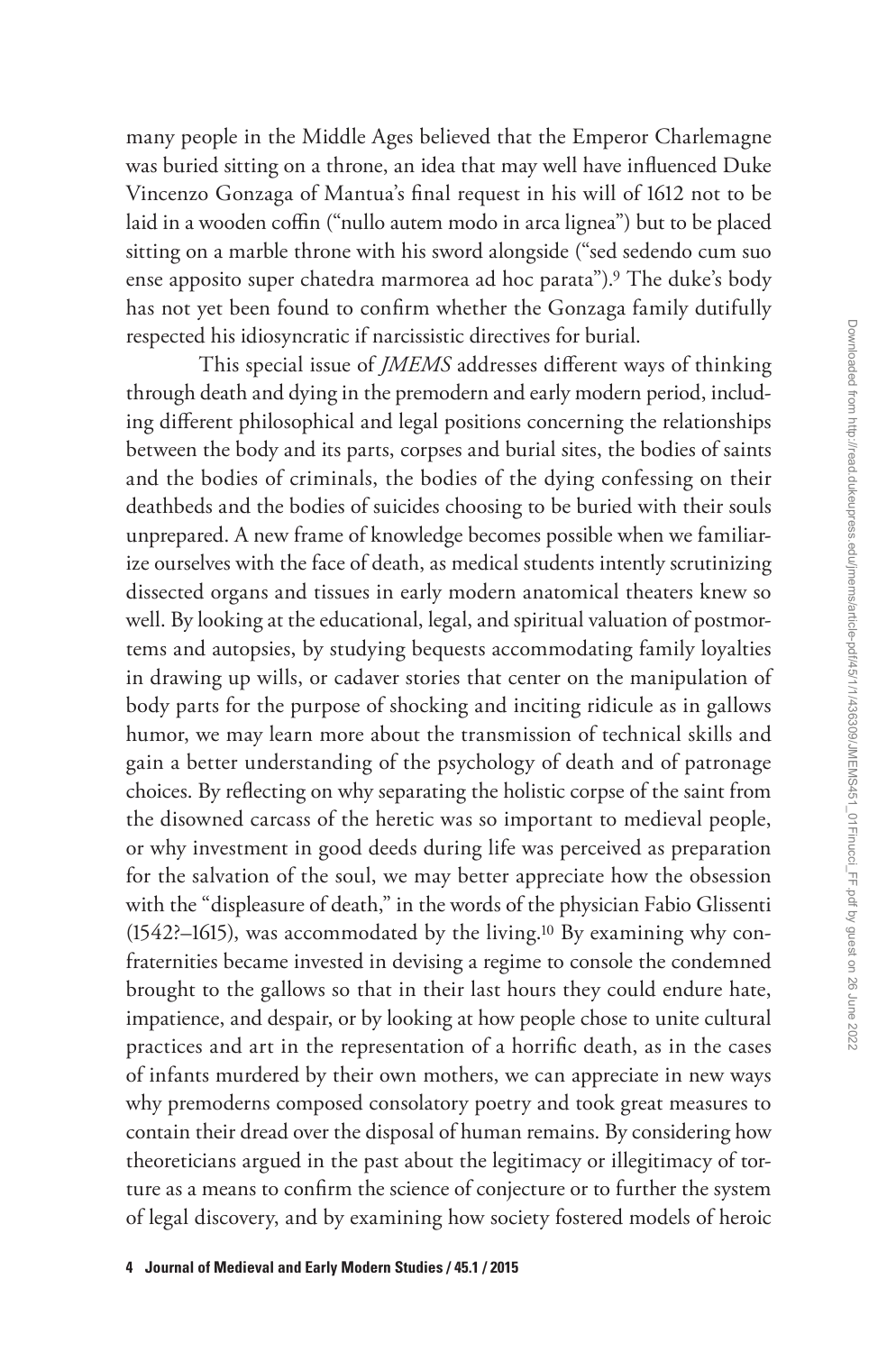suicide while condemning self-destructive voluntary death, we can come to a better understanding of the past's valuation of life and of its rites of healing.

The six essays presented in this special issue do not revolt against the prospect of death, do not neglect what in the early modern period was called "the art of living and dying," but perform their own version of the "dance of death" as they reconstruct in multifaceted layers the social and at times the political reality of dying present in an array of medieval and early modern European materials.

 $\mathcal{L}$ 

## **Notes**

- 1 Della Valle later celebrated his wife in his "Funeral Oration on His Wife Maani" (1627), most recently reprinted in Cristiano Spila, " 'Freddo cener ne l'urna, e fiamme al core': Pietro Della Valle e l'orazione funebre," *Studi Secenteschi* 54 (2013): 147–85, at 172–85. See also Remo Giazotto, *Il grande viaggio di Pietro Della Valle, il "Pellegrino" (1612–26): La Turchia, la Persia, l'India con il ritorno a Roma* (Roma: Edizioni Torre d'Orfeo, 1988); and Daria Perocco, *Viaggiare e raccontare. Narrazione di viaggio ed esperienza di racconto tra Cinque e Seicento* (Alessandria: Edizioni dell'Orso, 1997).
- 2 Information on the pair is in Giuseppe Favaro, *Gabriele Falloppia modenese (1523– 1562): Studio biografico* (Modena: Tip. Immacolata Concezione, 1928). For more on Guilandinus, see Aldo Mieli, *Gli scienziati italiani*, 2 vols. in 4 (Roma: Nardecchia, 1921), vol. 1, pt. 1.
- 3 The inscription on this tomb now reads (my translation): "Here were buried the bones of Gabriele Falloppio and Melchiorre Guilandino." See Favaro, *Gabriele Falloppio modenese*; and Michele Visentin, "La coppia di fatto del '500," *La Tribuna di Treviso*, Feb. 11, 2007, 45.
- 4 Andrea Drusini and Maurizio Rippa Bonati, "Le fragili ossa del poeta: Lo studio antropologico dei resti del Petrarca," in *Petrarca, canoni, esemplarità*, ed. Valeria Finucci (Roma: Bulzoni, 2006), 327–46.
- 5 Ambroise Paré, *The Apologie and Treatises of Ambroise Paré* (1585), ed. G. Keynes (London: Falcon, 1952), 144. As Dannenfeldt explains it, "[O]riginally the *mumia* of the tombs was considered to be the resinous, aromatic exudate which came from the bodies of ancient Egyptians and which received a special virtue because it contained the fluids of the body." Karl Dannenfeldt, "Egyptian Mumia: The Sixteenth Century Experience and Debate," *Sixteenth Century Journal* 16, no. 2 (1985): 163–80, at 165.
- 6 For a thorough investigation of Pope Boniface's bull, see Elizabeth A. R. Brown, "Death and the Human Body in the Later Middle Ages: The Legislation of Boniface VIII and the Division of the Corpse," *Viator* 12 (1981): 221–70.
- 7 See Katharine Park, "The Life of the Corpse: Division and Dissection in Late Medieval Europe," *Journal of the History of Medicine and Allied Sciences* 50, no. 1 (1995): 111–32.